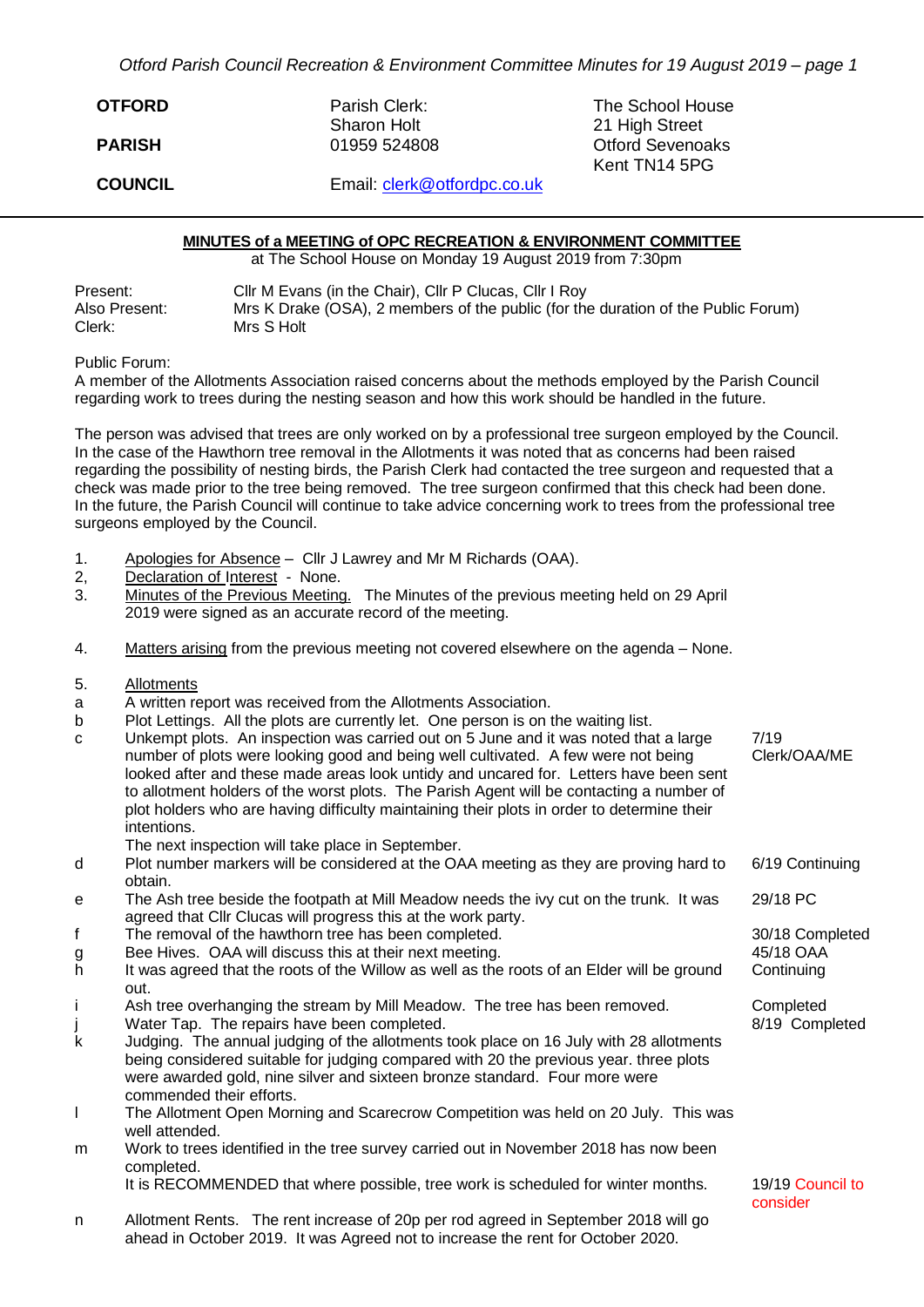| о<br>р  | Allotments Rents. The Clerk will prepare a five year income/expense report.<br>Water Tanks. Lids have now been fitted to the water tanks thanks to Mr Thomas.                                                                  | 20/19 Clerk<br>22/19 BT   |
|---------|--------------------------------------------------------------------------------------------------------------------------------------------------------------------------------------------------------------------------------|---------------------------|
| 6.      | <b>OSA</b>                                                                                                                                                                                                                     |                           |
| a       | A written report was received from Mrs Drake.                                                                                                                                                                                  |                           |
| b       | OCC reported that the metal poles around the cricket square will be replaced by plastic<br>poles. Hazard notices will be attached. To date this has not been carried out.                                                      | Continuing.               |
| с       | Post and Rail Fence. It is understood that a new application is being prepared for post<br>and rail fencing around the floodlit football pitch. Otford PC will wait for a formal<br>application before considering this again. | 9/19                      |
| d       | OUJFC has asked for extra storage at both the Hale Lane and High Street recreation                                                                                                                                             | 2/18 PC/BT                |
|         | grounds. Cllr Clucas and Mr Thomas will be looking into this.                                                                                                                                                                  | Continuing                |
| е       | Grass Cuttings/Compost.<br>The Cricket Club has removed the cuttings from the Recreation Ground and a new                                                                                                                      | 5/18 Completed            |
|         | scheme for the contractors to put the cuttings in a bin which is then removed for                                                                                                                                              |                           |
|         | emptying by Brian Thomas has been instigated. At present, the scheme is working well.                                                                                                                                          |                           |
| f       | Amalgamation of OUJFC and OUFC/New Leases. The football clubs have<br>amalgamated. New signed leases for the pavilions are awaited.                                                                                            | 21/19                     |
| g       | Mr Thomas has reported boys in the playground wearing football boots. This has been                                                                                                                                            | 12/19 Completed           |
|         | denied by OUJFC. OSA has asked the Club to make parents aware that children in the<br>playground need to be supervised at all times and that football boots are not permitted.                                                 |                           |
| h       | OSA reported that two defibrillators are being purchased for use in sporting                                                                                                                                                   |                           |
|         | emergencies. One will be place on the Eric Dilley Pavilion and one on the Hale Lane                                                                                                                                            |                           |
| i.      | Pavilion.<br>Grant Application. OSA has made an application to OPC for a grant for the purchase,                                                                                                                               | 23/19 F&GP to             |
|         | fitting and electrical connection of two defibrillator boxes. It is RECOMMENDED that this                                                                                                                                      | consider                  |
|         | is considered by F&GP.                                                                                                                                                                                                         |                           |
| j       | It is RECOMMENDED that F&GP consider running a defibrillator training course for the<br>public and publicising where the defibrillators are located.                                                                           | 24/19 F&GP to<br>consider |
|         |                                                                                                                                                                                                                                |                           |
| 7.      | <b>High Street Recreation Ground</b>                                                                                                                                                                                           |                           |
| a.<br>b | A report was received from Brian Thomas.<br>Dog Fouling. Following discussion at Council, the recommendation to display notices                                                                                                | 25/19                     |
|         | stating 'Please keep dogs on a lead when sports are being played' was considered.                                                                                                                                              | <b>Clerk</b>              |
|         | It was agreed that the notices will be displayed and an item placed in the Newsletter.                                                                                                                                         |                           |
|         | Large signs will be erected at each entrance. One for dog fouling and one for keeping                                                                                                                                          |                           |
| с       | dogs on a lead.<br>Trim trail equipment. The first half of the over 12 equipment has been delivered and is                                                                                                                     | 26/19                     |
|         | being installed. The second half will be ordered in September 2019.                                                                                                                                                            |                           |
| d       | Condition of the electricity meter box by the tractor shed. This has been checked and is                                                                                                                                       | 6/18 Completed            |
| е       | safe.<br>Waste bin to be placed on the patio. This is awaiting fitting. Mr Thomas has been asked                                                                                                                               | Continuing                |
|         | to assist.                                                                                                                                                                                                                     |                           |
| f       | Spring seats in the playground.                                                                                                                                                                                                | 33/18 Clerk/BT            |
|         | Following the Playground Inspection, it is recommended that both spring seats are<br>replaced and the play surface repaired. F&GP Committee will consider the quotes and                                                       | F&GP to<br>Consider       |
|         | make a recommendation to Council.                                                                                                                                                                                              |                           |
| g       | Entrance points to the Recreation Ground. It was agreed that the entrance points get                                                                                                                                           | 36/18 Clerk/BT            |
|         | very muddy and it needs more than the 'crete' material. Mr Thomas will be asked for                                                                                                                                            | Continuing                |
|         | suggestions.<br>It is also noted that the concrete by the kissing gate on the car park side is eroding.                                                                                                                        |                           |
| h       | Picnic Bench. A replacement has been delivered and installed.                                                                                                                                                                  | 1/19 Completed            |
| Ť.      | The hedge behind the football pavilion has been cut but the hedgerow between the                                                                                                                                               | 2/19 BT                   |
|         | tennis courts and the petanque court needs lowering as it is growing through the fencing.<br>Burnt Tree. Following the damage to a tree when the picnic bench was incinerated, the                                             | 13/19 Completed           |
| j       | dead branches have been removed.                                                                                                                                                                                               |                           |
| k       | It was noted that vandals are climbing onto the youth shelter and putting items into the                                                                                                                                       | 14/19 Completed           |
|         | tree. The items have now been removed. Access is being gained from the Youth                                                                                                                                                   |                           |
|         | Shelter. The back of the Youth Shelter has been repaired and the top has been coated<br>in anti-climb paint.                                                                                                                   |                           |
| L       | New seats, chains and bearings are on order for the youth swings.                                                                                                                                                              |                           |
| m       | Tennis Court Chain Link Fencing. This fencing will need to be renewed before too long                                                                                                                                          | 27/10                     |

m Tennis Court Chain Link Fencing. This fencing will need to be renewed before too long. 27/19 It was agreed that F&GP will be asked to create a Reserve for the replacement. F&GP/Clerk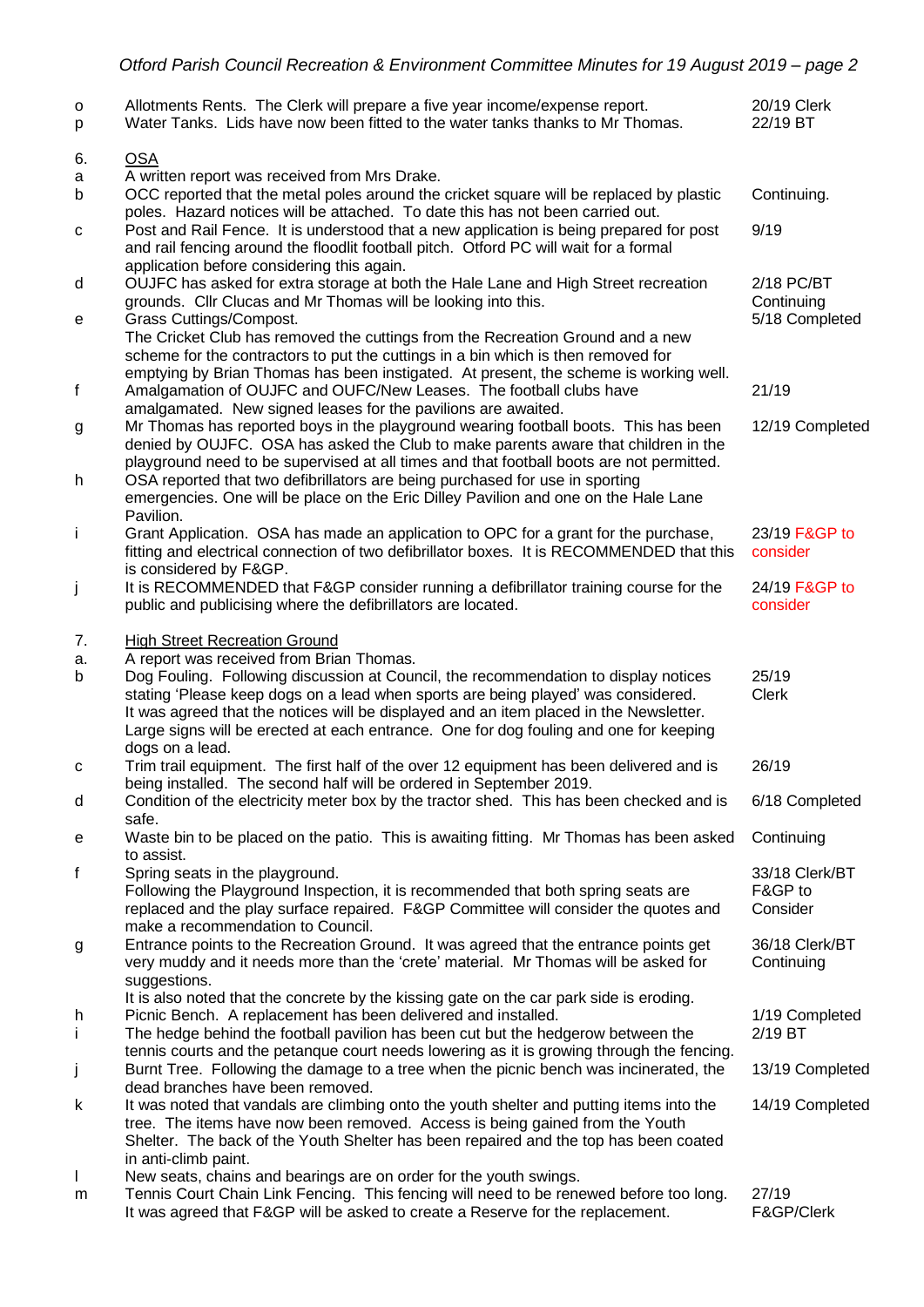| 8.<br>a<br>b<br>с | Chalk Pit<br>There is more graffiti on the sign close to the Scout Hut.<br>Mr Thomas will speak to the teacher that runs the forest school to discuss the Chalk Pit<br>and see if there is anything the Council can do to improve his use of the area.<br>The chalk grassland area had several Bee Orchids this summer and numerous wild                                                                                                  | 15/19 Clerk<br>28/19 BT<br>29/19 BT                       |
|-------------------|-------------------------------------------------------------------------------------------------------------------------------------------------------------------------------------------------------------------------------------------------------------------------------------------------------------------------------------------------------------------------------------------------------------------------------------------|-----------------------------------------------------------|
| d                 | flowers. A meeting to discuss how to manage the area will be held in the autumn.<br>The DVLP plan for the Chalk Pit was considered. It is RECOMMENDED that this is not<br>progressed. It was discussed 4 years ago and was not considered suitable then and<br>nothing has changed. It was particularly noticed that there was no reference made to<br>ongoing management funding.                                                        | 30/19 Council to<br>consider                              |
| 9.<br>a<br>b      | Hale Lane Recreation Ground/Pavilion/Telston Park<br>Equipment for the over 12s. It was agreed that £5000 would be placed in the budget for<br>this item as a start. Potential items are being costed.<br>Swing. It was agreed the top bar and cast iron mouldings will be painted and the bolts<br>will be replaced at the end of the chains. Safety matting will be installed under the                                                 | 37/18 Clerk<br>Continuing<br>38/18 Clerk/BT<br>Continuing |
| С                 | swing.<br>A member of the public reported that two of the wooden posts alongside the car park<br>had been broken off and laid to one side. All of the posts in the car park area have been                                                                                                                                                                                                                                                |                                                           |
| d<br>e            | reset and made smaller. Two have been concreted in place.<br>The posts by the Pavilion will be reset at they are loose.<br>Two planks have been removed from the circular benches due to the posts holding them<br>up rotting at ground level.                                                                                                                                                                                            | 31/19 BT                                                  |
| f<br>g            | A large metal fencing panel has been fixed to the back of the youth shelter to prevent<br>children climbing onto the roof.<br>A small group of willow trees have been felled due to complaints from a householder                                                                                                                                                                                                                         |                                                           |
| h<br>j.           | about the trees leaning on her fence.<br>A number of Hazel trees will be coppiced in the winter.<br>Two Ash trees next to the path into Willow Park are showing signs of advanced Ash Die-<br>back. They will be checked shortly by the tree consultant.                                                                                                                                                                                  | 32/19 BT                                                  |
| j                 | A fence alongside the path from Willow Park has been steadily rotting. There is also a<br>large amount of ivy growing over the fence from the garden of the house. The fence is<br>now leaning at quite an angle over the path. The homeowners have not indicated that<br>they are prepared to replace or repair the fence. The footpath may have to be closed at<br>some point. The condition of the fence will be monitored for safety. | 33/19 BT                                                  |
| 10.<br>a          | Oxenhill Wood<br>DVLP Plan. Cllr Evans will raise this at the next Management Team meeting.                                                                                                                                                                                                                                                                                                                                               |                                                           |
| 11.<br>a          | <b>Village Green, Pond and Palace Field</b><br>A large amount of weed has been removed from the pond and several areas of reeds<br>have been cut down to improve the sight lines across the pond for cars and pedestrians.<br>A reduced amount has been cut due to a Moorhen sitting on her third clutch of eggs this<br>year.                                                                                                            |                                                           |
| b                 | Problems have arisen with the water supply into the pond decreasing to a trickle.<br>Thanks to the help of several home owners, the problem was tracked down. The<br>blockage has now been cleared.<br>A new map of the pipe line from Friars Pool to the pond has been prepared.                                                                                                                                                         |                                                           |
| 12<br>a           | Cemetery/Palace Park Wood<br>Woodland Trust. OPC has written to the Woodland Trust and has asked for various<br>reports regarding their plans and budget for work in Palace Park Wood by the end of<br>September 2019.                                                                                                                                                                                                                    |                                                           |
| b<br>с            | Updating of the burials plan for the woodland cemetery will take place shortly.<br>The apple trees have been pruned in the Community Orchard. A copy of the drawing<br>showing the placement of each variety will be passed to the Parish Office.                                                                                                                                                                                         | 47/17 BT<br>4/19 Clerk/BT                                 |
| d                 | Car Park Litter. McDonalds has been asked to clear the area more often and to consider<br>putting in another bin.                                                                                                                                                                                                                                                                                                                         | 16/19 Clerk                                               |
| e<br>$\mathbf{f}$ | The new cemetery paths project has started. A specification is being prepared.<br>DVLP Plan. Mr Thomas is preparing a maintenance plan for the area in the event that<br>the Woodland Trust lease is terminated. DVLP will be consulted as plans develop.                                                                                                                                                                                 |                                                           |
| 13.               | <b>Youth Activities</b><br>The Fun Day took place on 14 August 2019 from 10-2pm and despite being rained on<br>was well attended. Bojangles provided refreshments.                                                                                                                                                                                                                                                                        | 5/19 Completed                                            |